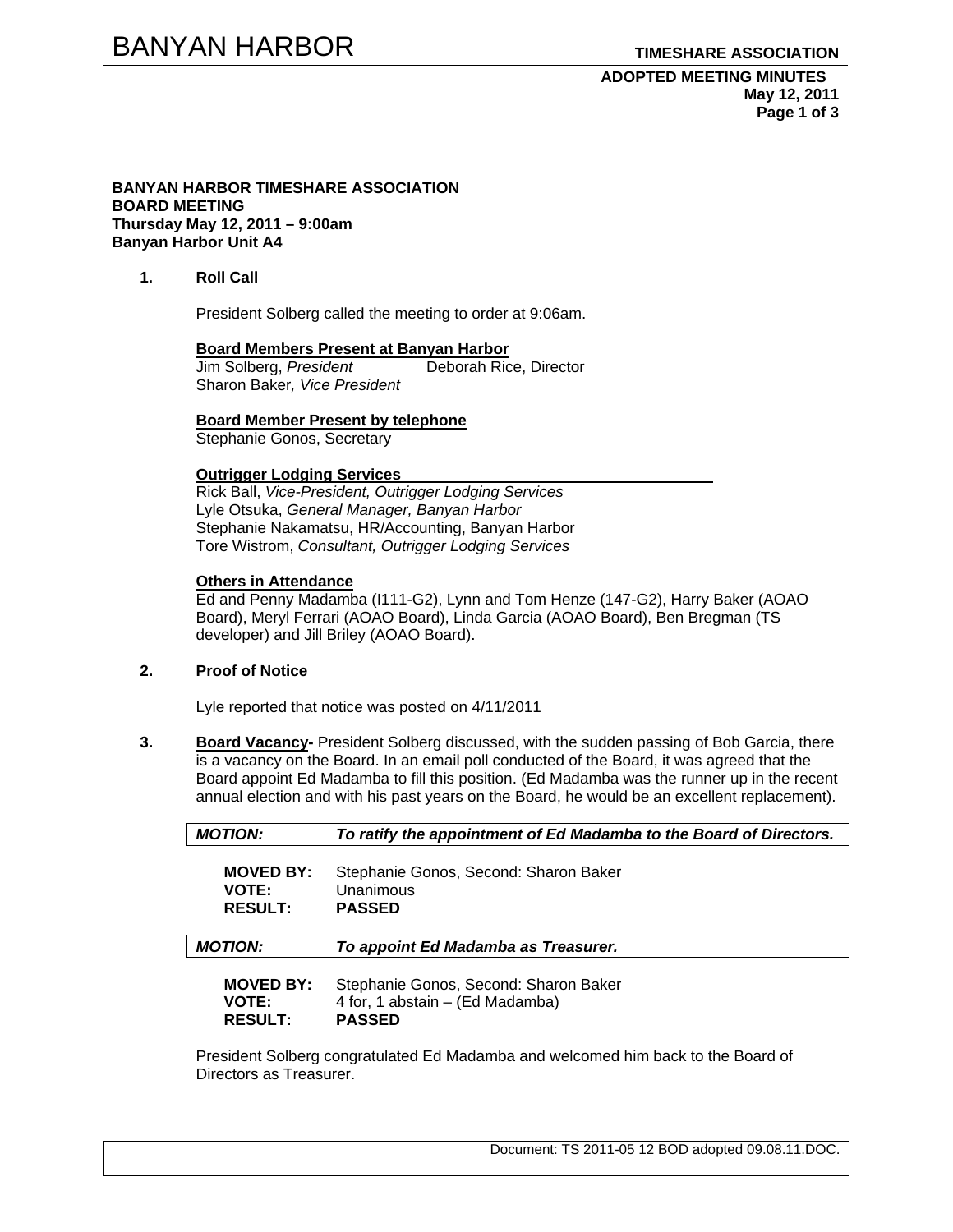### **ADOPTED MEETING MINUTES May 12, 2011 Page 2 of 3**

## **4. Approval of Meeting Minutes**

a. **Board meeting minutes of February 18, 2011 –** Jim asked if there were any changes or corrections to submitted minutes. Hearing none the minutes were approved as distributed.

| <b>MOTION:</b> | To adopt the minutes as distributed. |
|----------------|--------------------------------------|
|----------------|--------------------------------------|

| <b>MOVED BY:</b> | Sharon Baker, Second: Ed Madamba |
|------------------|----------------------------------|
| <b>VOTE:</b>     | Unanimous                        |
| <b>RESULT:</b>   | <b>PASSED</b>                    |

b. **Organizational meeting minutes of February 19, 2011 –** Jim asked if there were any changes or corrections to submitted minutes. Hearing none the minutes were approved as distributed.

| <b>MOTION:</b> | To adopt the minutes as distributed. |  |
|----------------|--------------------------------------|--|
|                | $ -$                                 |  |

| <b>MOVED BY:</b> | Sharon Baker, Second: Stephanie Gonos           |
|------------------|-------------------------------------------------|
| <b>VOTE:</b>     | 4 for, 1 abstain – (Ed Madamba was not present) |
| <b>RESULT:</b>   | <b>PASSED</b>                                   |

## **5. Management Reports**

- a. **Board President's Report** Jim reported visitor comment cards continue to have high marks and appreciates our staff's efforts. Jim also noted how the County and State continues to look at timeshare as a revenue source especially during this down economic times. Rick reported the proposed State timeshare tax increase did not pass.
- b. **Manager's Report** Lyle once again acknowledged our great team of Banyan Harbor associates. He also briefly updated the Board, of Banyan Harbor once again attaining the #1 ranking in OLS guest comment scores for the Month of March. Rick also informed the Board that Banyan had also attained a #1 ranking in April as well. Lyle also updated the Board on the recent County meeting regarding area complaints of cruise ship employees. Lyle also distributed a summary of projects completed since the last Board meeting.

## **6. Financial Reports**

- a. **March 2011 Financial –** Rick reviewed the financial results through March 2011. Revenues year-to-date slightly behind budget by \$435, and expenses were favorable to budget by \$4,684, resulting in a net surplus year-to-date of \$4,249. Good start to the year.
- b. **Reserve Study –** Rick reviewed the reserve study highlighting 2011 projects. Current and future projects will focus on new mirror / picture replacements, tub replacements, bathroom exhaust fans and interior door replacements. We continue to monitor capital projects as to not over-extend ourselves, but to maintain the furnishings, fixtures and equipment of the units. The 20 year Reserve Study, which is reviewed by the Board quarterly continues to be a very good tool to show funding for anticipated future projects. Jim asked about replacement lamps; Lyle and Rick responded replaced as needed. Deborah asked about lanai furniture height to provide better view past lanai railing. Tore informed the Board of the special assessment billing for Excise Taxes approved at the last Board meeting, is being mailed this week.